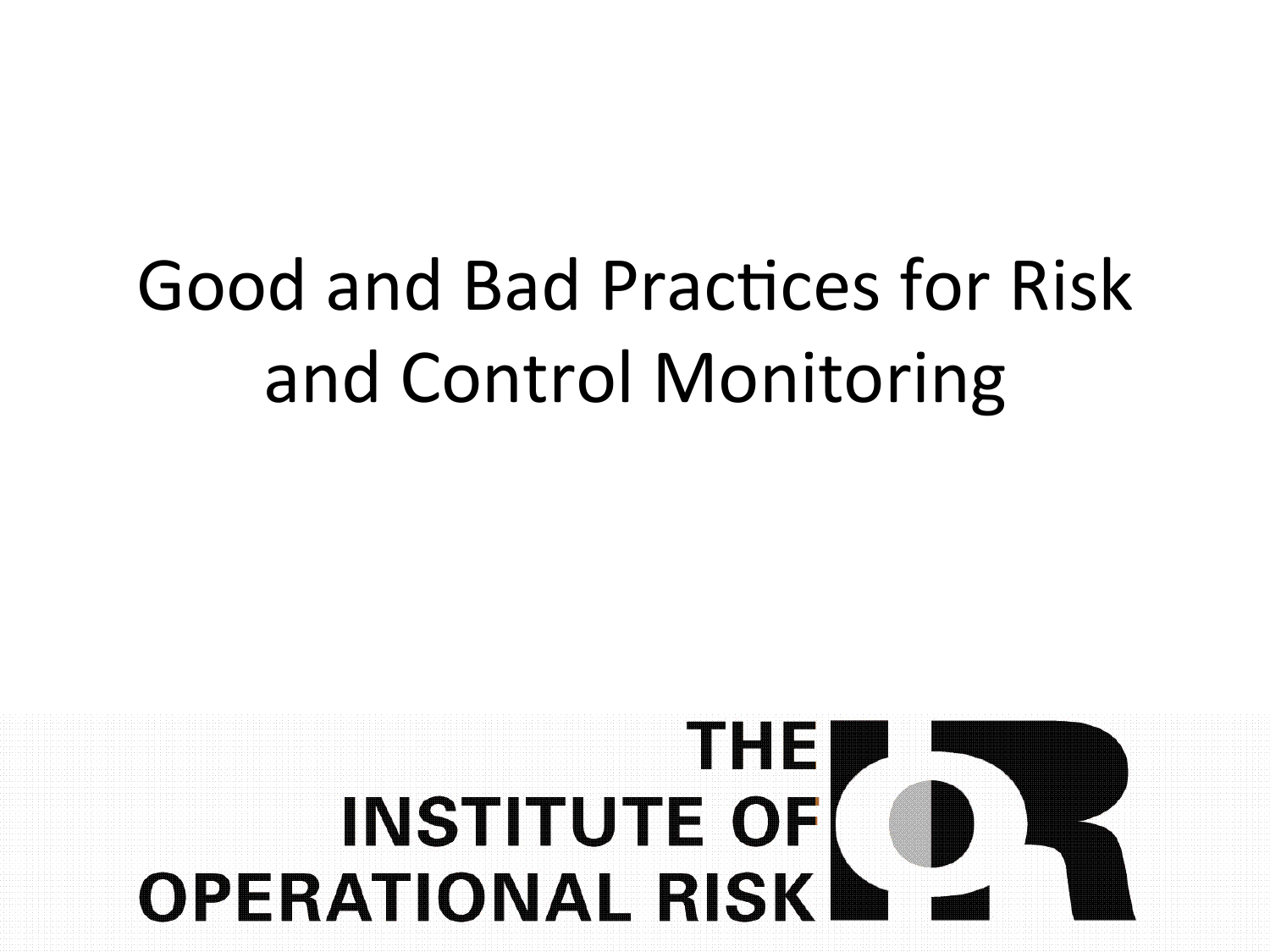### Disclaimer

- Your speaker is a Fellow of the Institute of Directors, as well as the Chief Executive of the Risk *Business* Group.
- The views expressed in this presentation are the sole responsibility of the presenter and do not and can not be construed as representing the view of either the Institute of Operational Risk or of the Risk Business Group.

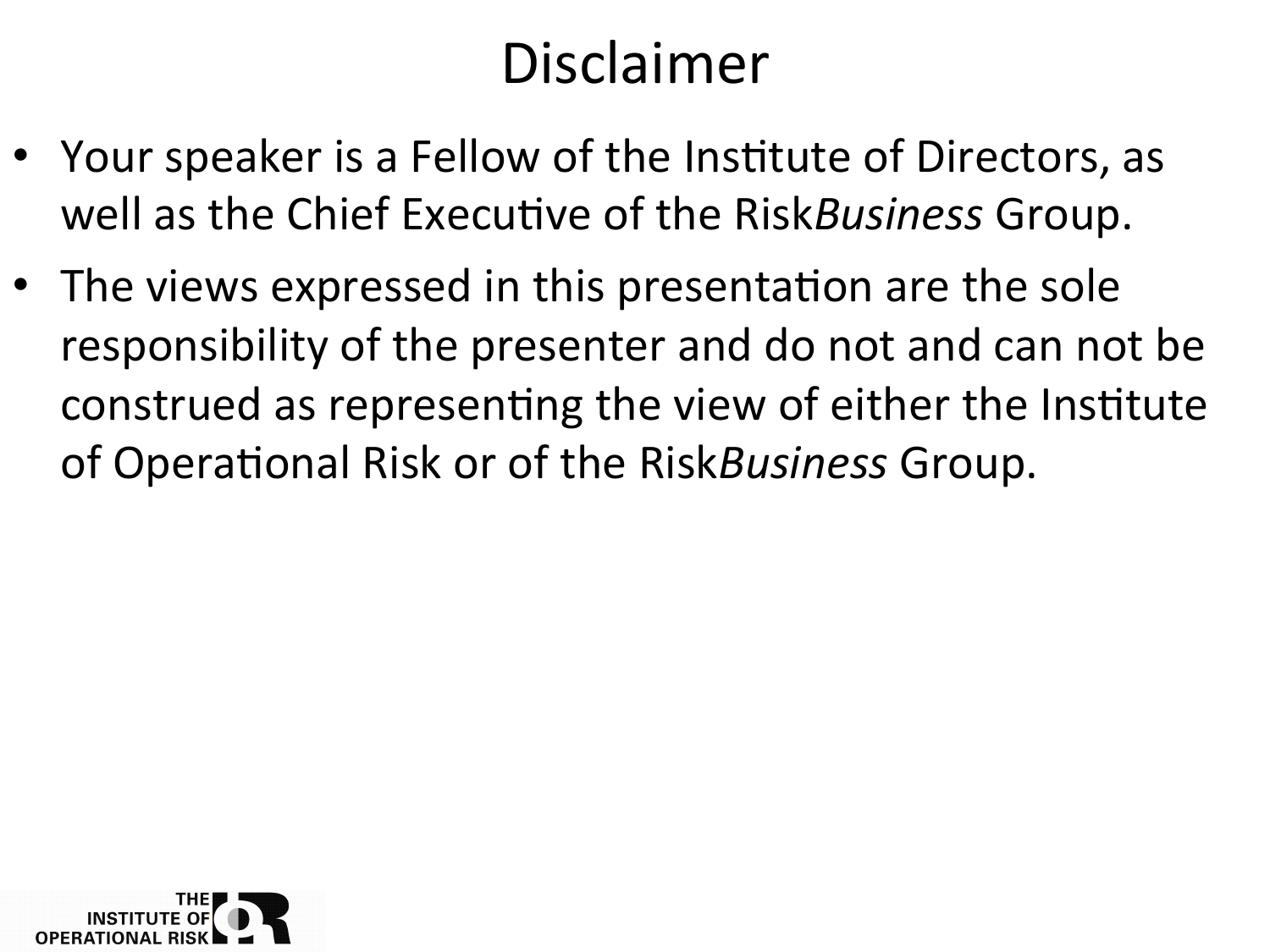#### What is a KRI?

- Basically, whatever you want it to be!
	- $-$  It's a metric, a piece of data or information.
	- $-$  It only has value to those who can use it.
	- $-$  Generically, from a risk management perspective, it provides an indication about risk exposure at a point in time.
	- $-$  There is no difference between KRIs, KPIs and KCIs  $-$  it all depends on the source and use of the information.

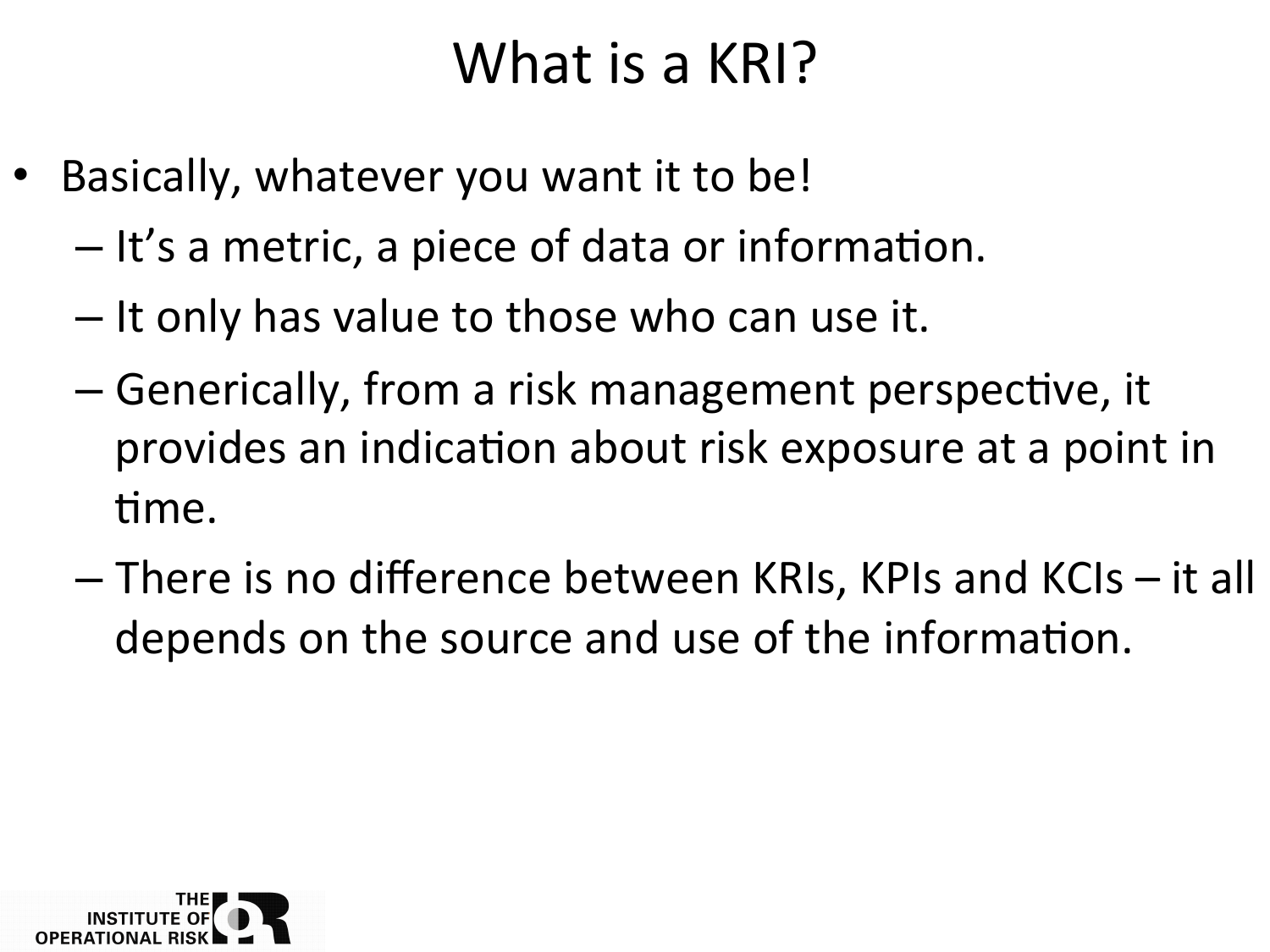### Who owns indicators?

- Who decides which indicators to monitor?
- Who decides how the indicator values are calculated?
- Who decides who receives indicator reports and when they receive them?
- Who decides when to escalate an indicator submission?
- Who decides to discontinue using a specific indicator?

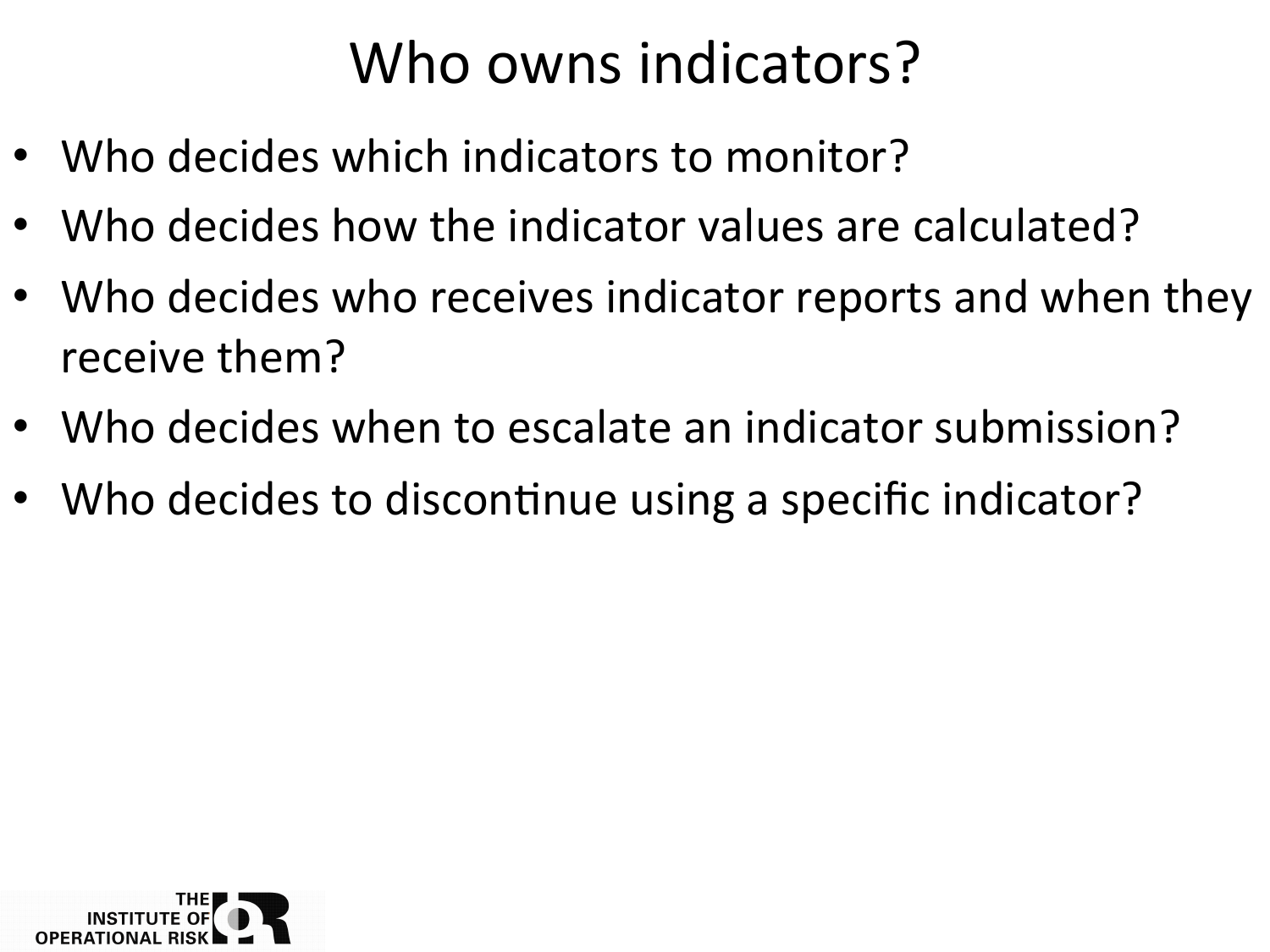#### Roles in the indicator process





Producers 



Risk Management 







Consumers **Consumers**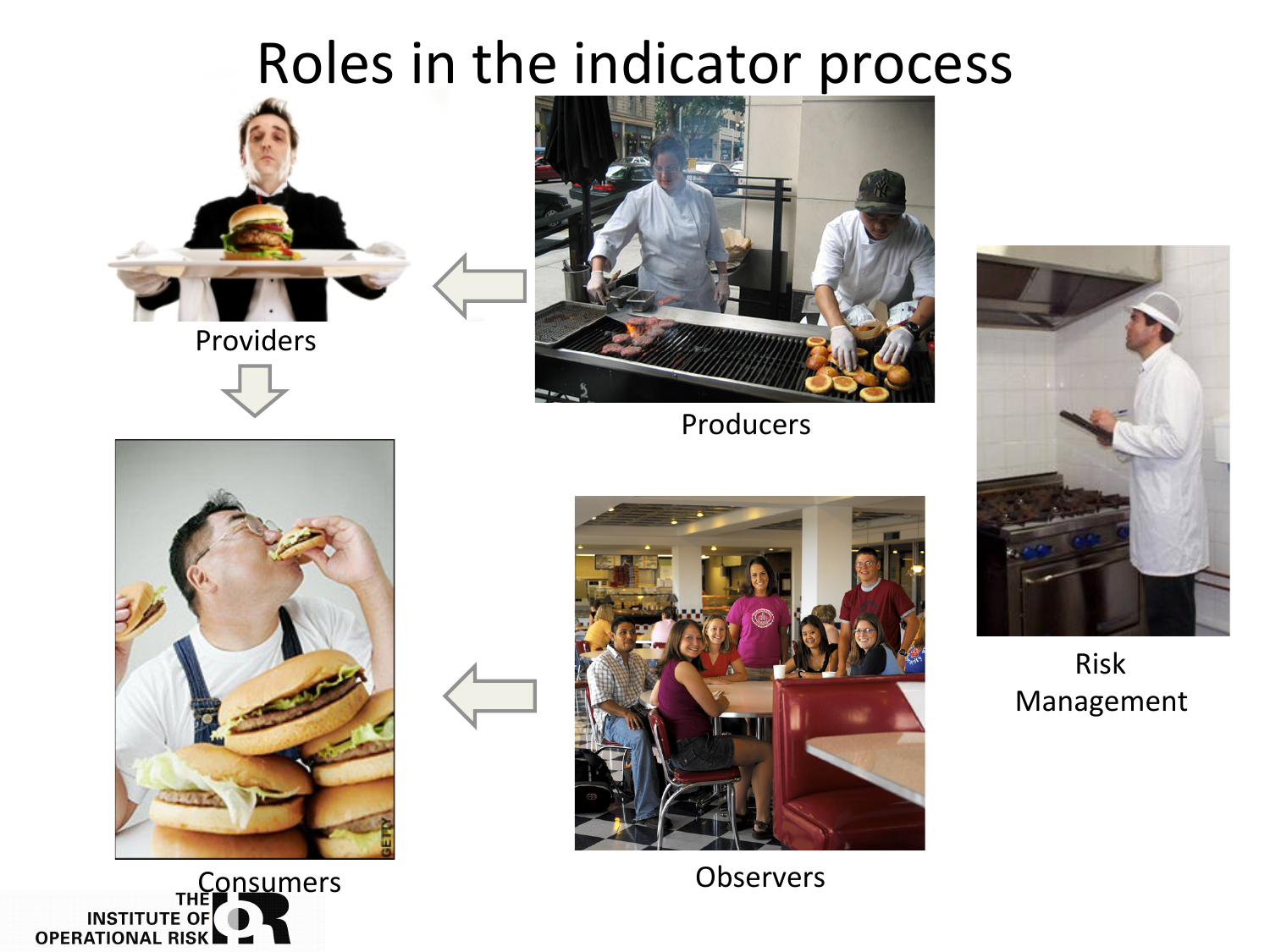# Which risks and controls should be monitored?

- The academic answer is "all of them".
- The regulator's answer is whichever ones you think are important.
- The risk practitioner's answer is "key" risks and controls.
- The business' view is as few as possible, we don't have time for this garbage!
- So how many indicators do we need?
- As many as you can without causing undue business disruption  $-$  look for "automatic indicators".

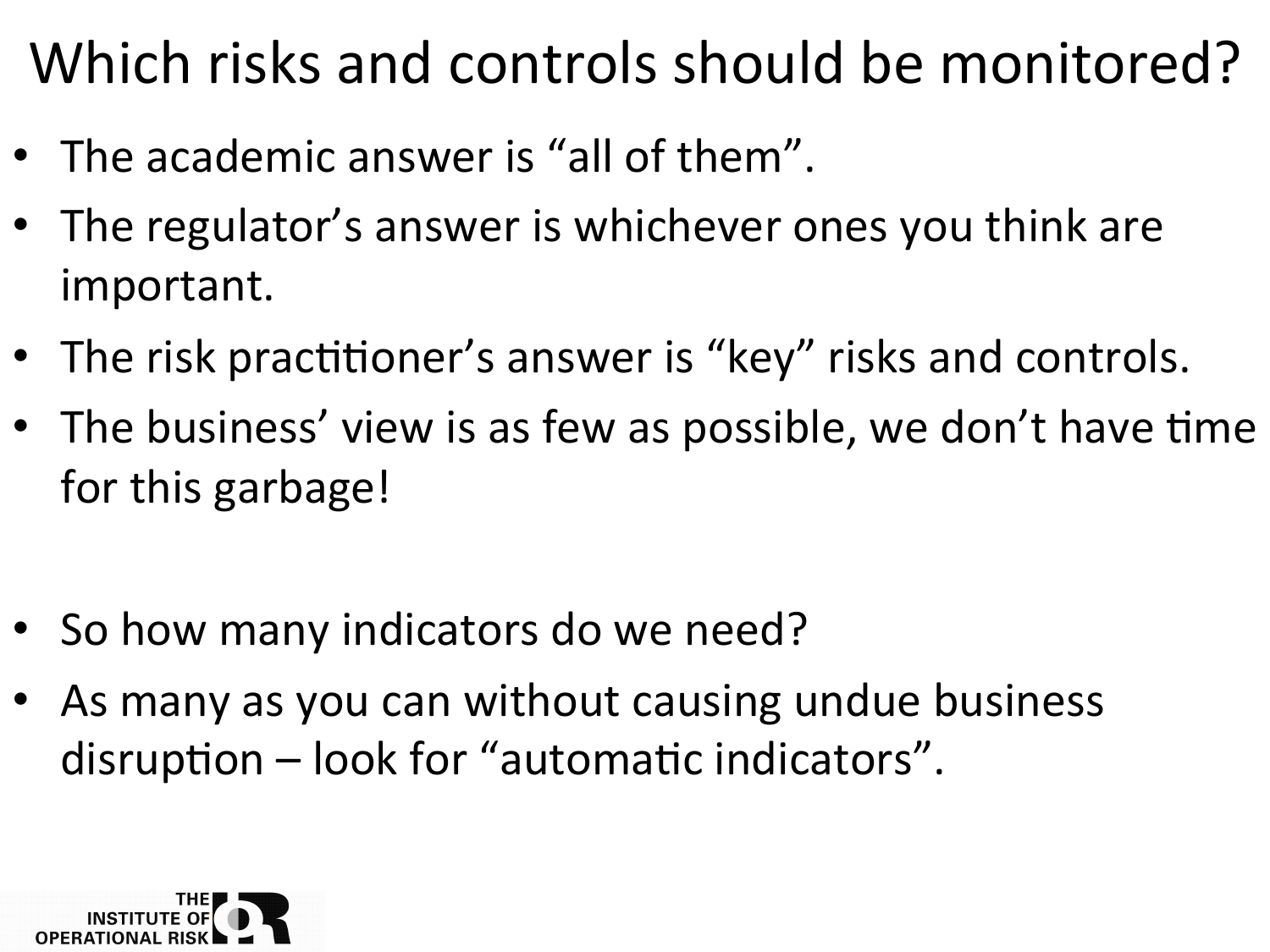# Defining leading and lagging indicators

- There is no such thing as a "predictive indicator"!
- Indicators are bits of data  $-$  to be data, something has happened to generate that data, indicators are thus historical measures.
- Any array of data will reflect historical trends. All things being equal, trends can be extrapolated into the future. But, operational risk is all about the uncertainty of people, hence do not assume that trends predict the future.
- Indicators provide information on the past (lagging) and the present (current). A current exposure, particularly if increasing in magnitude, may indicate future (leading) problems.

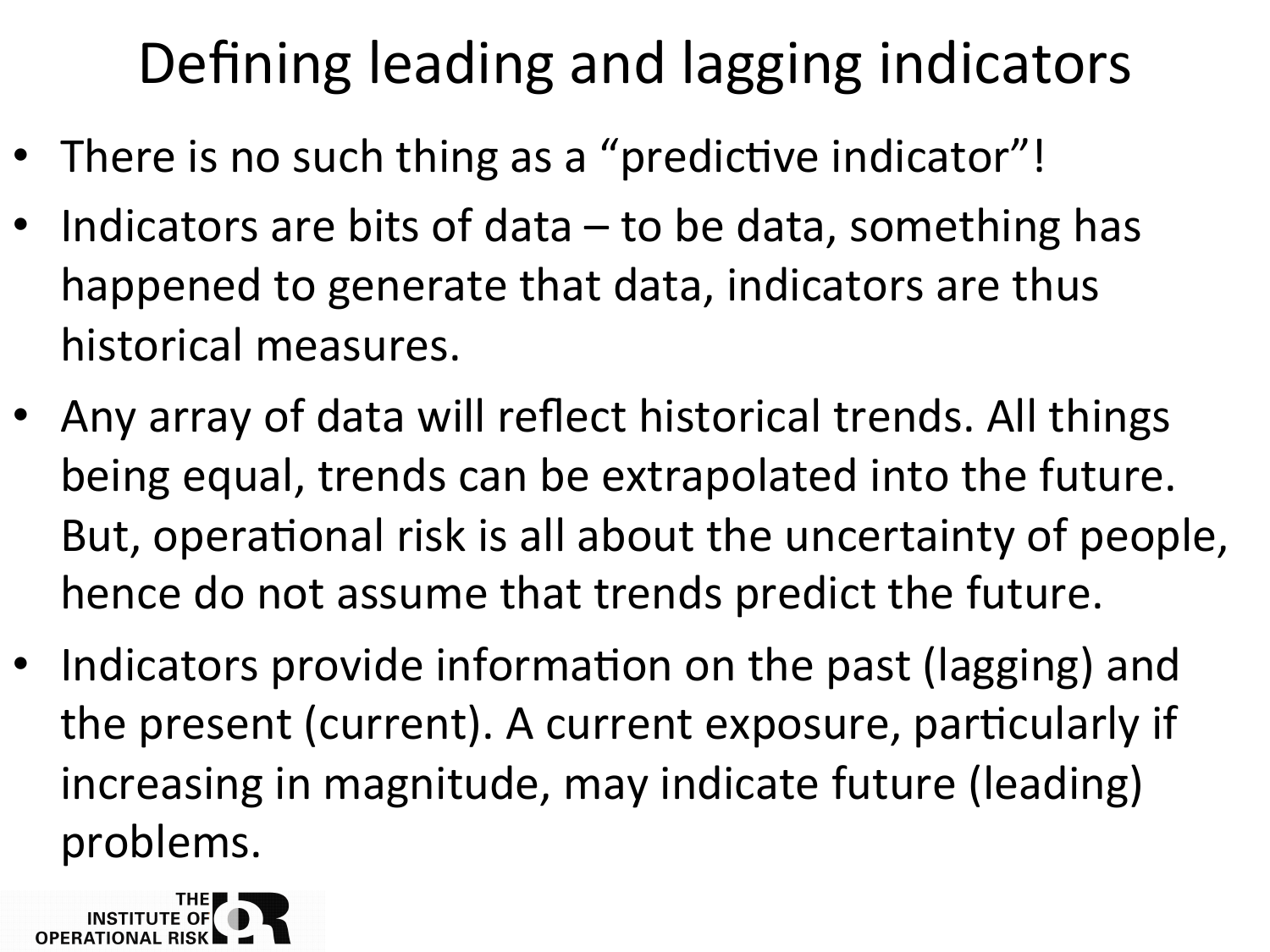# Defining thresholds for escalation

- Thresholds are essentially pre-defined limits which, when the value of an indicator reaches that level, generates warnings or alerts.
- Different types of alerts:
	- Touch
	- $-$  Repetitive touch
	- $-$  Percentile breach
	- Trend threshold
- Thresholds should never be absolute; they need to address cycles and correlations.
- Ideally, they escalate in accordance with the severity of the issue they represent.

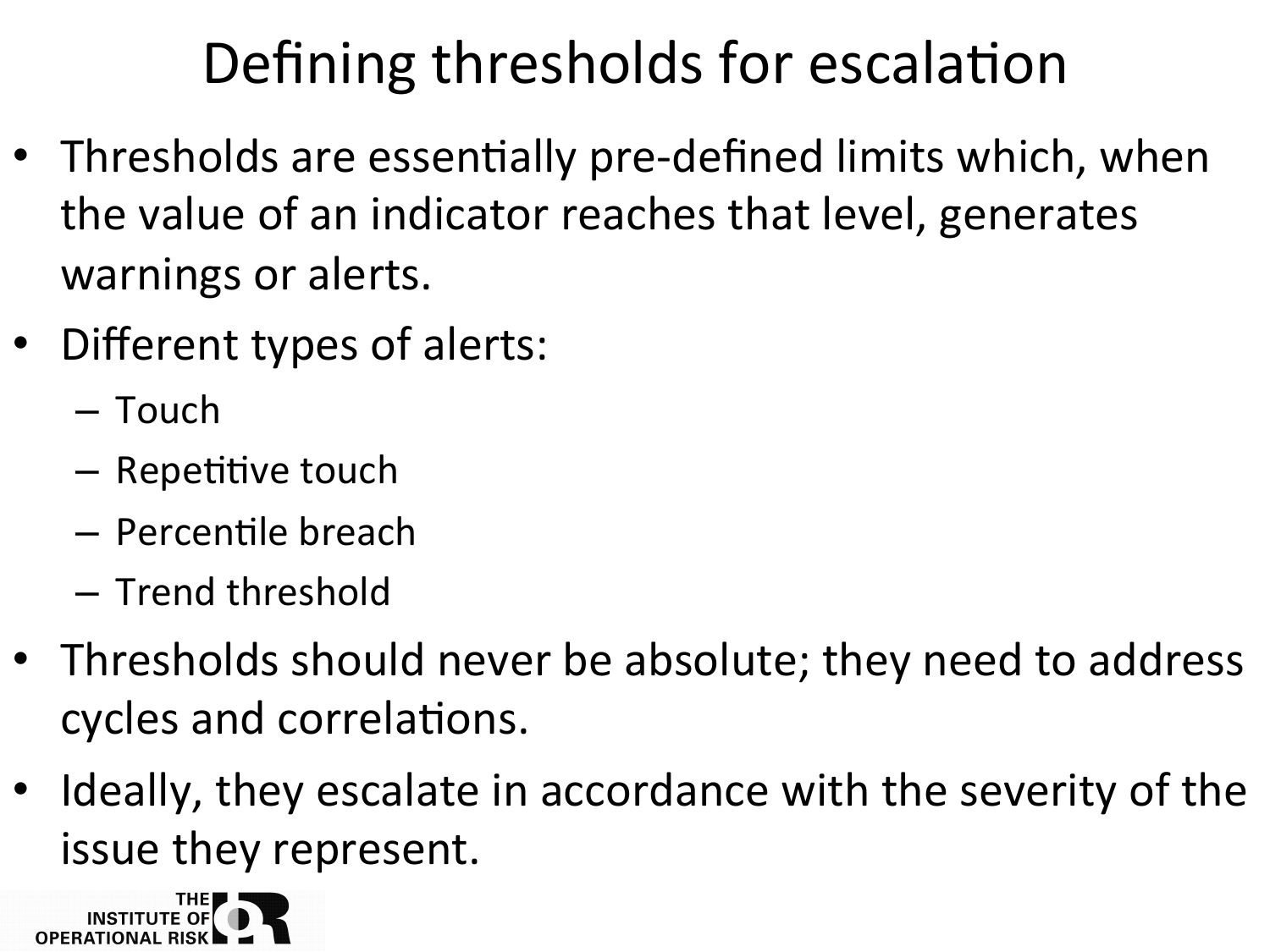## Threshold issues

- Never start with a "big bang" management will be confused if they suddenly start receiving numerous "alerts" and "warnings".
- Start with high-level thresholds and fine tune them over  $time$  – what is the correct level for any metric?
- Use layered structures so that increasing levels of seniority receive warnings when appropriate  $-$  and the "workerbees" do not get a surprise.
- Revise thresholds from time to time.

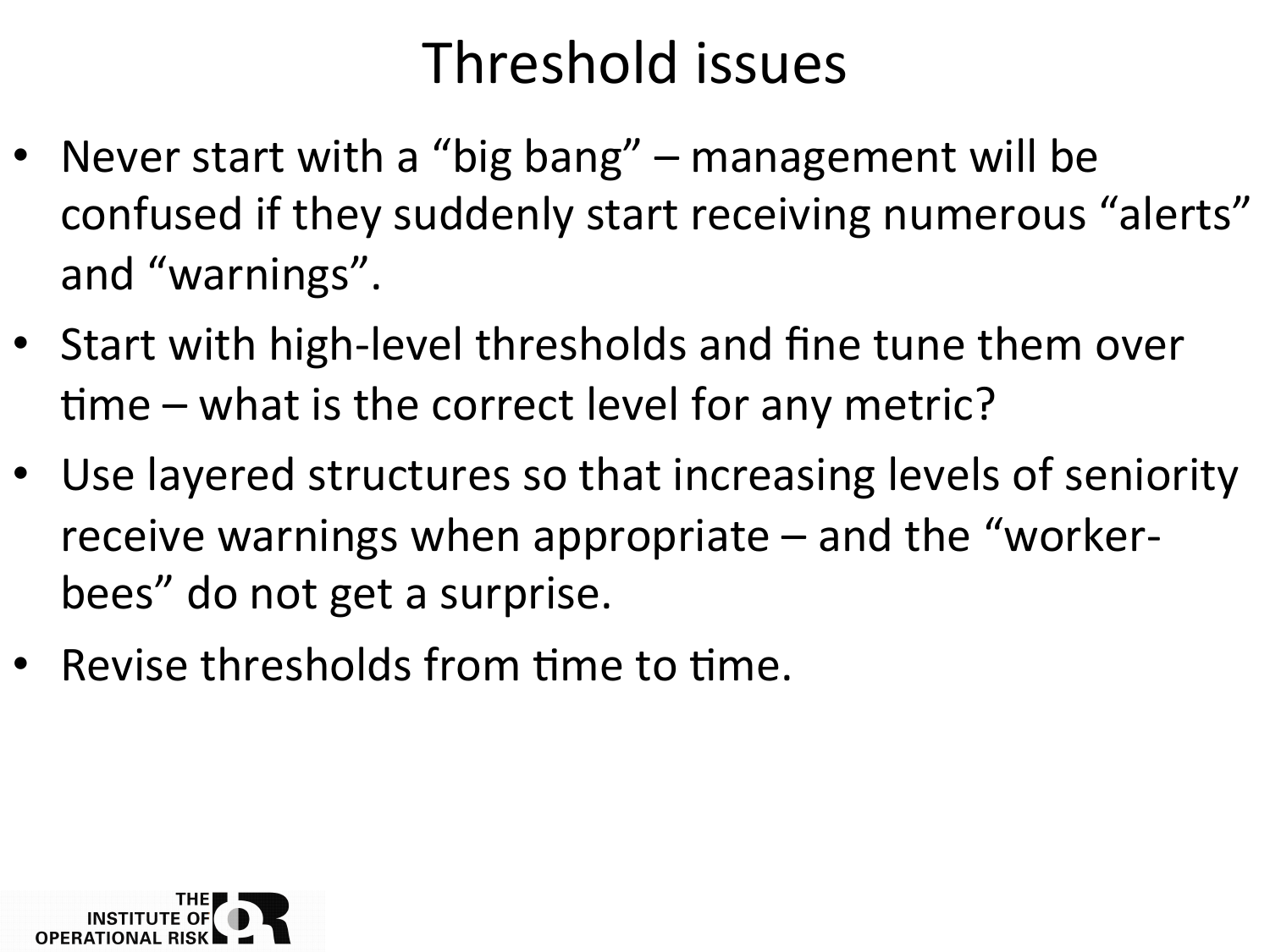#### In summary……

- There is no such thing as a global set of "top 10" indicators which everyone should monitor.
- Excluding composite or index-based metrics, indicators are not in of themselves predictive.
- A good indicator programme will involve a large number of players.
- Your risk profile is constantly changing, causal drivers continuously morph into different impact chains  $-$  the indicator set being monitored should thus not be set in stone.
- Revise thresholds regularly, monitor continuously.
- Don't expect instant gratification  $-$  the benefits of the indicator programme will take time to manifest themselves.